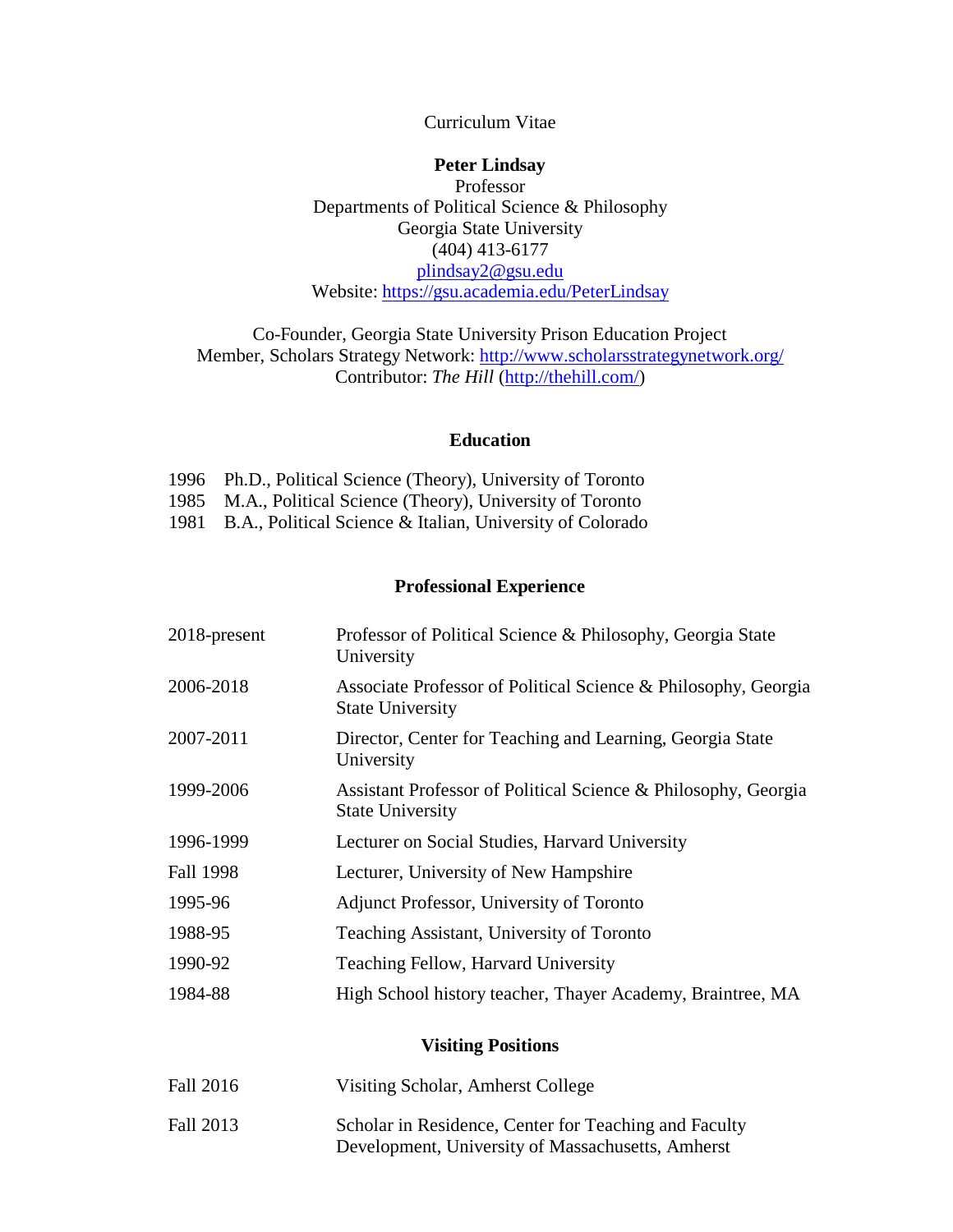#### **Publications**

*Books*

**Lindsay, P.** *Why You Don't Own What You Think You Own: Exploring the Injustice of Ownership* (manuscript in progress)

**Lindsay, P**. 2018. *The Craft of University Teaching* (Toronto: University of Toronto Press) <https://utorontopress.com/ca/the-craft-of-university-teaching-2> Promotional video:<https://www.youtube.com/watch?v=vpJVz0KY0I0>

**Lindsay, P**. 1996. *Creative Individualism: The Democratic Vision of C. B. Macpherson* (Albany: The State University of New York Press). <https://www.sunypress.edu/p-2410-creative-individualism.aspx>

#### *Journal articles & review essays*

Lindsay, P. 2018. "Why outcomes matter: reclaiming distributive justice" *Critical Review of International Social and Political Philosophy*, DOI: [10.1080/13698230.2018.1479815](https://doi.org/10.1080/13698230.2018.1479815)

**Lindsay, P.** 2018. "C. B. Macpherson: Philosopher or Radical Educator?" *Canadian Journal of Philosophy,* DOI: 10.1080/00455091.2018.1473000

**Lindsay, P.** 2018. "Re-envisioning Property" *Contemporary Political Theory*  17(2), 187–206 <https://doi.org/10.1057/s41296-017-0157-4>

**Lindsay, P.** 2016. "Looking Back (and Forward) on Rousseau's *Emile*" *Journal of Political Science Education* (Volume 12, Issue 4)

**Lindsay, P.** 2015. "Polanyi, Hayek, and the Impossibility of Libertarian Ideal Theory" *Polity* (July, Vol. 47, no. 3)

• Winner of the 2016 Polity Prize as the best research article published in *Polity* in 2015

**Lindsay, P.** 2015. "The Trouble with Stereotypes: A Reply to Morris" *Journal of the Philosophy of Sport* (July, Vol. 42 Issue 2)

**Lindsay, P**. 2015. "Ownership by Agreement," *Political Studies*. (October, Vol. 63, Issue 4)

Dangel H. and **Lindsay, P.** 2014. "What are our Students (*Really*) Telling Us?" *Journal of Faculty Development* (Vol. 28, No. 2, May)

**Lindsay, P.** 2012. "Possessive Individualism at 50: Retrieving Macpherson's Lost Legacy" *The Good Society* (Volume 21, Number 1)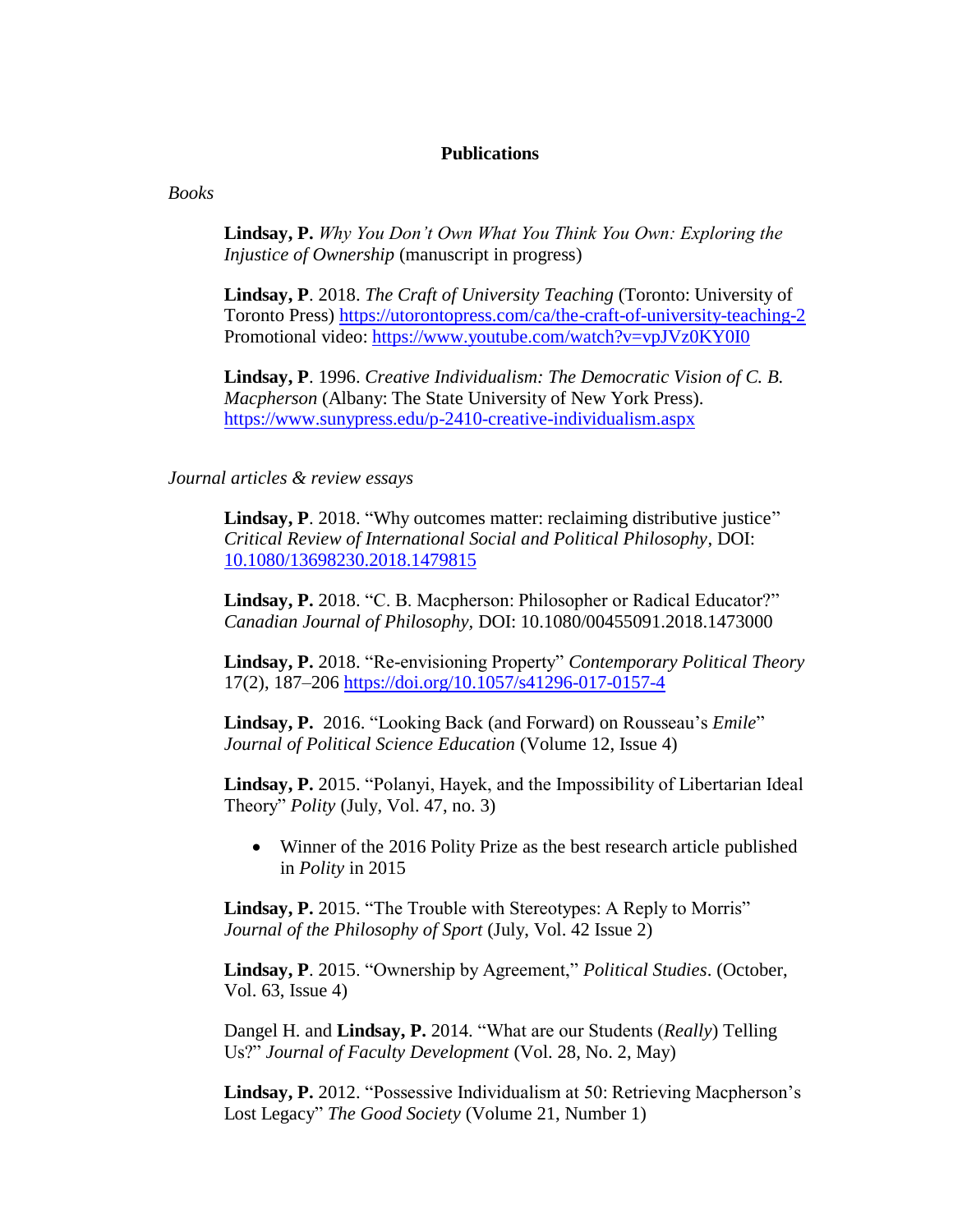**Lindsay, P.** 2012. "Can We Own the Past? Cultural Artifacts as Public Goods" *Critical Review of International Social and Political Philosophy*  (Volume 15, Number 1, January)

**Lindsay, P.** 2011. "Teaching Centers as Teaching Advocates" *Journal on Centers of Teaching and Learning* (Volume 3)

**Lindsay, P.** 2011. "Abstract Teaching for a Concrete World: A Lesson from Plato" *PS: Political Science and Politics* (Volume 44, Number 3, July)

**Lindsay, P.** 2008. "Representing Redskins: Professional Sports and the Ethics of Native American Team Names" *Journal of the Philosophy of Sport,*  Volume 35, Issue 2 (October)

Andrew, E. and **Lindsay, P.** 2008 "Are the Judgments of Conscience Unreasonable?" *Critical Review of International Social and Political Philosophy* (N. 2, V. 11 June).

• Reprinted in Young (ed.) 2008. *Reasonableness in Liberal Political Philosophy*, Young (ed.), (Routledge)

**Lindsay, P.** 2005. "Exposing the Invisible Hand: The Roots of Laissez-faire's Hidden Influence." *Polity* Volume 37, Number 3, July.

**Lindsay, P.** and Wellman, C. 2003. "Lincoln on Secession." *Social Theory and Practice* Volume 29, Number 1.

**Lindsay, P.** 2002. "The 'Disembodied Self' in Contemporary Political Theory." *Philosophy and Social Criticism* Vol. 28 (2), March.

**Lindsay, P.** 2000. "Overcoming False Dichotomies: Mill, Marx and the Welfare State." *History of Political Thought* Vol. XXI, Issue 4, winter.

#### *Book reviews*

*Freedom from Harm: The Lasting Legacy of the Laissez Faire Revival,* by Thomas O. McGarity (*Political Science Quarterly*, Volume 129, Number 1, Spring 2014)

*Norms of Liberty: A Perfectionist Basis for Non-Perfectionist Politics*, by Douglas Rasmussen and Douglas Den Uyl (*Canadian Journal of Political Science*, September 2007, Issue 3)

*The Liberal Conscience: Politics and Principle in a World of Religious Pluralism*, by Lucas Swaine (*American Review of Politics*, Volume 27, Spring and Summer 2006)

*Markets in Historical Contexts: Ideas and Politics in the Modern World*, edited by Mark Bevir and Frank Trentmann (*Perspectives on Politics*, Volume 3, Number 1, March 2005).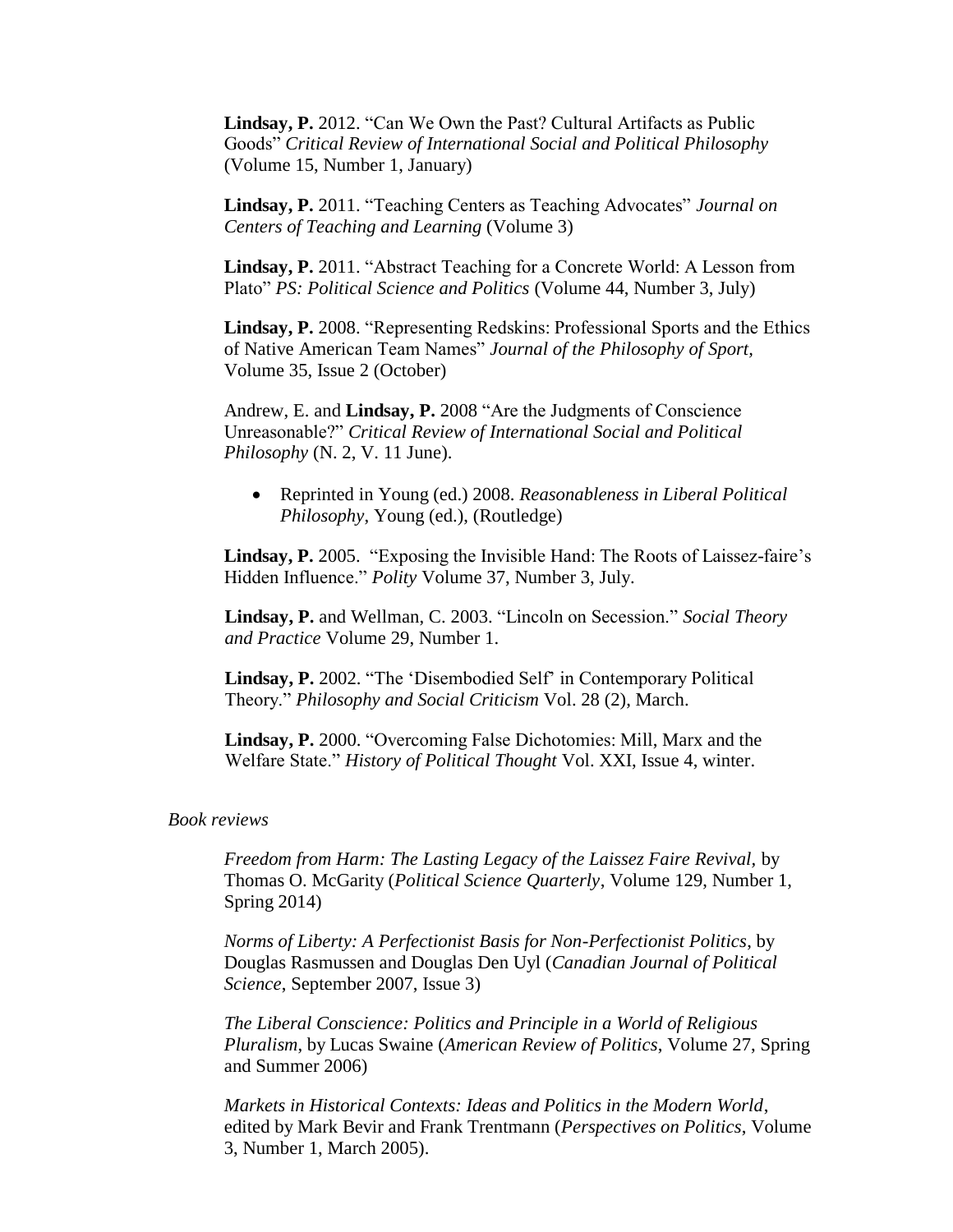*Mill on Nationality*, by Georgios Varouxakis (*History of Political Thought,*  Vol. XXV, Issue 4, Winter 2004*).*

*Rereading Power and Freedom in J. S. Mill*, by Bruce Baum (*History of Political Thought,* Vol. XXIV, Issue 4, Winter 2003*).*

*Making Moral Sense: Beyond Habermas and Gauthier*, by Logi Gunnarsson (*Philosophical Inquiry*, Vol. XXIV Winter - Spring, 2002; No 1 -2).

*Cultural Goods and the Limits of the Market*, by Russell Keat (*American Political Science Review*, Volume 96, Number 3, September 2002).

*Dancing in Chains: Narrative and Memory in Political Theory*, by Joshua Dienstag (*Political Theory*, August 1999).

*Philosophy, Science and Ideology in Political Thought*, by David Morrice (*Ethics*, October 1998).

*Solidarity in the Conversation of Humankind: The Ungroundable Liberalism of Richard Rorty*, by Norman Geras (*Ethics*, January, 1997).

*Trust: The Social Virtues and the Creation of Prosperity*, by Francis Fukuyama (*The Review of Politics*, Fall, 1996).

*Reconstructing Political Pluralism*, by Avigail Eisenberg (*Journal of Politics*, November, 1996).

*The Ethics of Liberal Democracy: Morality and Democracy in Theory and Practice*, edited by Robert Paul Churchill (*Ethics*, October, 1996).

*The Idea of Liberal Theory*, by David Johnston (*The Review of Politics*, Winter, 1996).

*The New American Political (Dis)Order*, by Robert Dahl (*Canadian Review of American Studies*, Vol. 25, n. 2, 1995).

#### *Op-eds*

- "Kemp acting as secretary of state in his own election is a threat to voter confidence" *The Macon Telegraph,* November 2, 2018 [\(https://www.macon.com/opinion/article221018690.html\)](https://www.macon.com/opinion/article221018690.html)
- What are 'religious liberty' bills really about?" *The Hill*, March 29, 2017 [\(http://thehill.com/blogs/pundits-blog/religion/326389-what-do](http://thehill.com/blogs/pundits-blog/religion/326389-what-do-religious-liberty-bills-really-mean)[religious-liberty-bills-really-mean](http://thehill.com/blogs/pundits-blog/religion/326389-what-do-religious-liberty-bills-really-mean) )
- "Debate over death penalty misses the real question" *The Hill*, December 10, 2016 [\(http://thehill.com/blogs/pundits-blog/crime/309722-debate-over](http://thehill.com/blogs/pundits-blog/crime/309722-debate-over-death-penalty-misses-the-real-question)[death-penalty-misses-the-real-question\)](http://thehill.com/blogs/pundits-blog/crime/309722-debate-over-death-penalty-misses-the-real-question)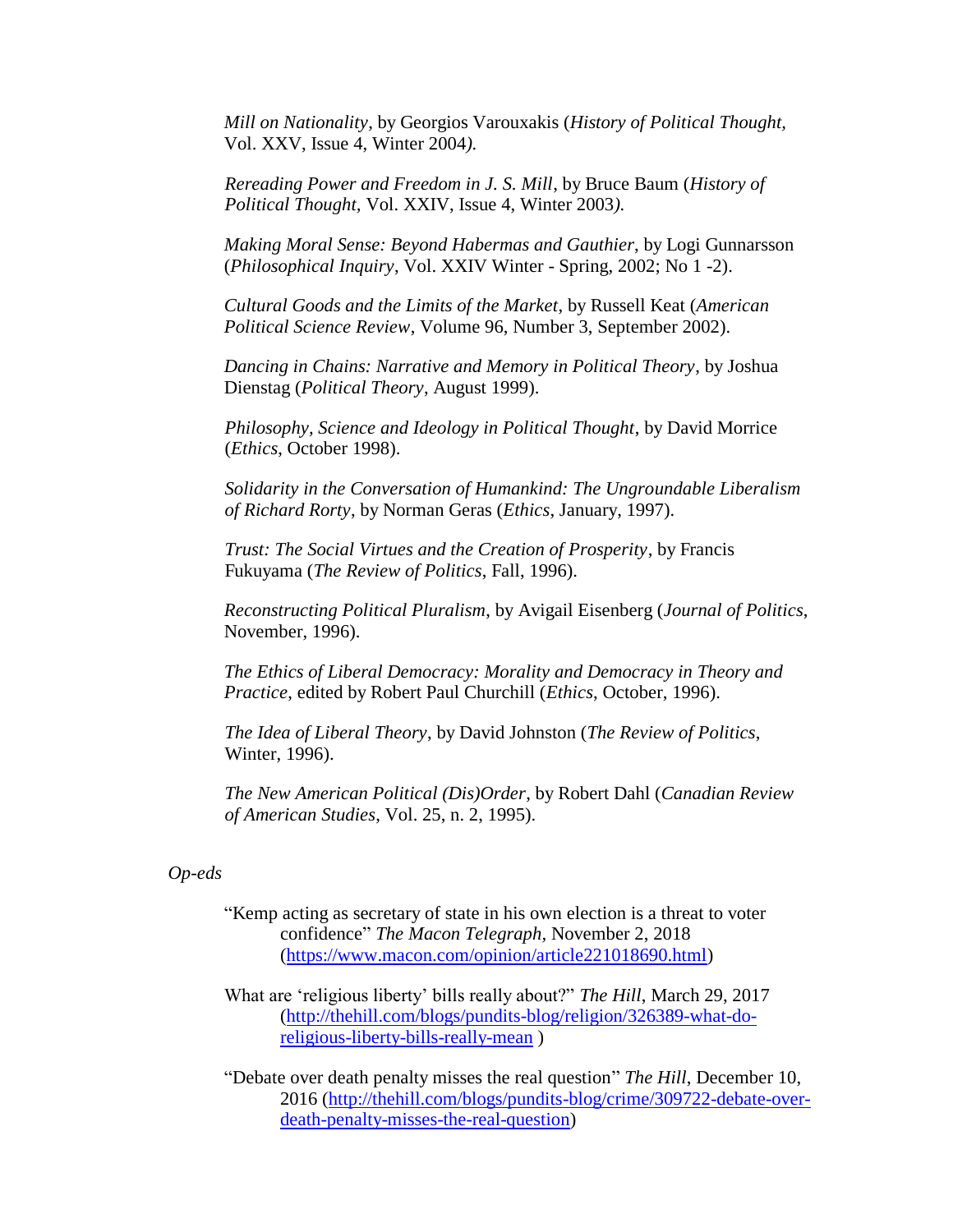- "How about a Blue Stater and a Red Stater start a conversation?" *The Hill*, November 23, 2016 [\(http://thehill.com/blogs/pundits-blog/presidential](http://thehill.com/blogs/pundits-blog/presidential-campaign/307405-how-about-a-blue-stater-and-a-red-stater-start-a)[campaign/307405-how-about-a-blue-stater-and-a-red-stater-start-a\)](http://thehill.com/blogs/pundits-blog/presidential-campaign/307405-how-about-a-blue-stater-and-a-red-stater-start-a)
- "Libertarian economics: A philosophical critique" *The Conversation*, November 7, 2016 [\(https://theconversation.com/libertarian-economics-a](https://theconversation.com/libertarian-economics-a-philosophical-critique-68043)[philosophical-critique-68043\)](https://theconversation.com/libertarian-economics-a-philosophical-critique-68043)
- "Are you a racist? Let's look at your position on voter ID" *The Hill*, October 27, 2016 [\(http://thehill.com/blogs/pundits-blog/civil-rights/303000-are](http://thehill.com/blogs/pundits-blog/civil-rights/303000-are-you-a-racist-lets-look-at-your-position-on-voter-id)[you-a-racist-lets-look-at-your-position-on-voter-id\)](http://thehill.com/blogs/pundits-blog/civil-rights/303000-are-you-a-racist-lets-look-at-your-position-on-voter-id)
- "Libertarian Party is no alternative for disaffected Dems" *The Hill*, August 22, 2016 [\(http://thehill.com/blogs/pundits-blog/presidential](http://thehill.com/blogs/pundits-blog/presidential-campaign/292169-libertarian-party-is-no-alternative-for-disaffected)[campaign/292169-libertarian-party-is-no-alternative-for-disaffected\)](http://thehill.com/blogs/pundits-blog/presidential-campaign/292169-libertarian-party-is-no-alternative-for-disaffected)
- "Like Trump's business skill? Look at Taj Mahal case" (with Peter Binzen) *Philadelphia Inquirer*, March 2, 2016.
- "A Libertarian Argument for Legalizing Gay Marriage" (Policy Brief, Scholars Strategy Network, April, 2015)
- "Attending to Attendance" *Chronicle of Higher Education*, February 16, 2015
- "Psst, Republicans: College Students Can Think for Themselves" *Chronicle of Higher Education*, September 20, 2012
- "Bad Teachers and the language of young people" *Juvenile Justice Information Exchange,* September 22, 2011
- "A novel idea to spur live-saving drugs" (with Thomas Pogge) *Atlanta Journal Constitution,* October 24, 2010
- "Recall Darwin by accepting diversity" *Atlanta Journal Constitution,* November 13, 2009
- "Gay marriage bans show too much government" *Atlanta Journal Constitution,* November 14, 2008
- ["Love affair with car carries hidden costs"](http://nl.newsbank.com/nojavascript.html) *Atlanta Journal Constitution,* November 27, 2007
- "Facts show Cheney has it all wrong" *Atlanta Journal Constitution,* September 13, 2004
- "Political insight has lost a champion" *Atlanta Journal Constitution,* November 29, 2002
- "Atrocity is hardly our nation's alone" *Atlanta Journal Constitution,* September 11, 2002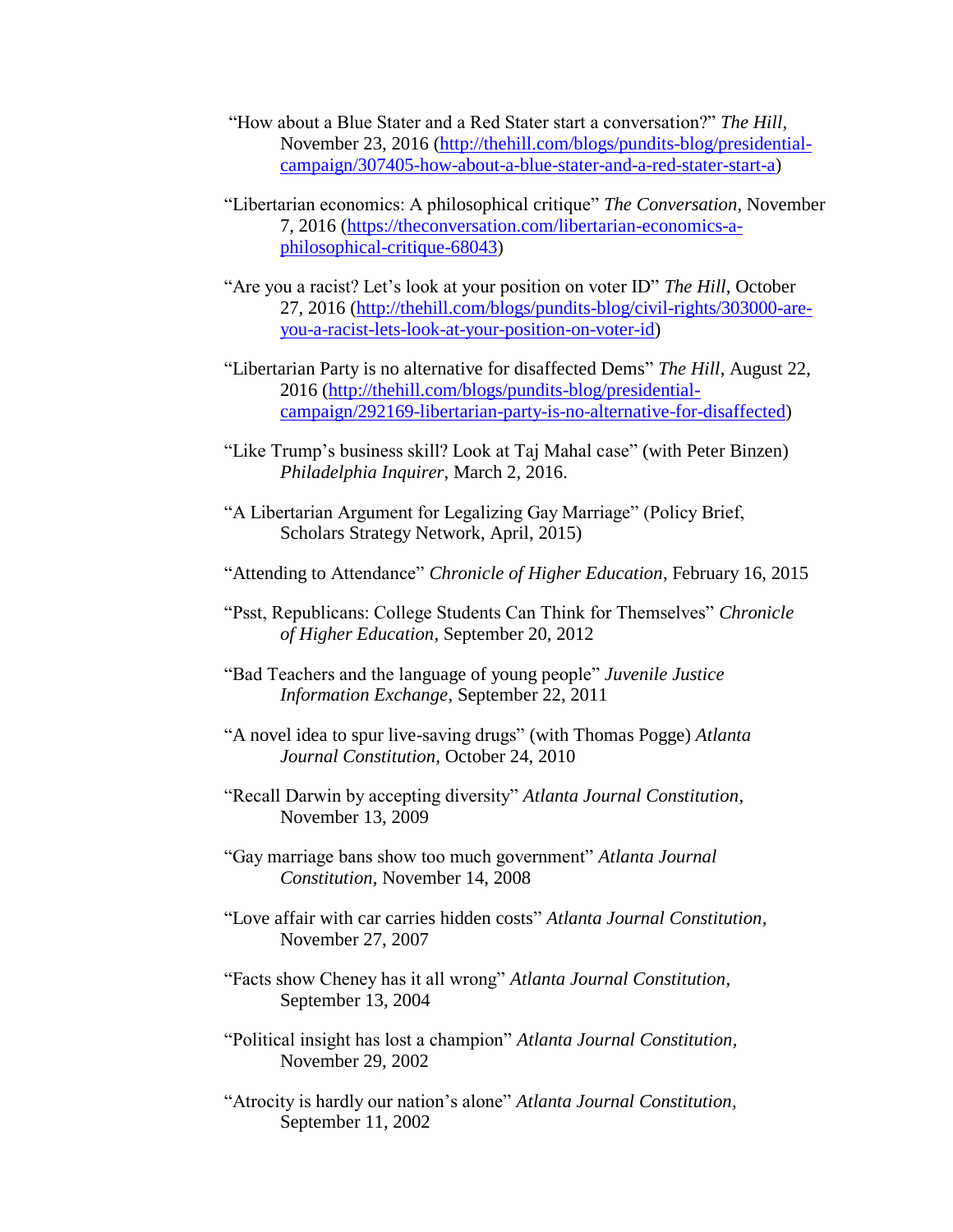"Busting the Braves' chops" *Atlanta Journal Constitution,* October 19, 1999

### *Radio & Podcast Interviews*

"On *the Craft of University Teaching*" The Christian Humanist, February 25, 2019. [http://www.christianhumanist.org/2019/02/christian-humanist-profiles-](http://www.christianhumanist.org/2019/02/christian-humanist-profiles-151-the-craft-of-university-teaching/)[151-the-craft-of-university-teaching/](http://www.christianhumanist.org/2019/02/christian-humanist-profiles-151-the-craft-of-university-teaching/)

"Dr. Peter Lindsay on Property." "Speaking Broadly" WRFG Atlanta 98.3 *–* October 4, 2018 *[https://speakingbroadlyshow.com/2018/10/11/dr-peter](https://speakingbroadlyshow.com/2018/10/11/dr-peter-lindsay-on-property/)[lindsay-on-property/](https://speakingbroadlyshow.com/2018/10/11/dr-peter-lindsay-on-property/)*

"Dr. Peter Lindsay on Prison Education" "Speaking Broadly" WRFG Atlanta 98.3 *–* January 3, 2019 [https://speakingbroadlyshow.com/2019/01/03/dr-peter](https://speakingbroadlyshow.com/2019/01/03/dr-peter-lindsay-on-prison-education/)[lindsay-on-prison-education/](https://speakingbroadlyshow.com/2019/01/03/dr-peter-lindsay-on-prison-education/)

#### *Invited Lectures and Presentations*

"Why you don't own what you think you own" ("Perché non possiedi quello che pensi di possedere") Università Ca' Foscari Venezia. May 8, 2018

"Re-envisioning Property" Northeastern University. November 6, 2017

"Political Science Writing for Non-Academic Audiences" 2017 New England Political Science Association, Providence, RI

"The Problem of Recidivism" Sarah Larson Lecture in the Humanities at Perimeter College, Dunwoody, GA. February 23, 2017

"Seminar Pedagogy" University of Massachusetts, Amherst. December 1, 2016

"Re-envisioning Property" Dartmouth College. October 4, 2016

"Liberal Education" National Forum on the Future of Liberal Education, Vanderbilt University, December 2014

"Would Market Regulation be the Best for Society?" The Foundation for Economic Education. July 23, 2014 <https://www.youtube.com/watch?v=LGRR3RM0XlI>

"Ethics and Social Responsibility" Keynote address, Faculty Development Day, Rider University. May 22, 2014

"Ownership by Agreement" SOPHIA Political Theory Colloquium, Spellman College, March 13, 2014.

"The Lexical Priorities of Ownership" Smith College Colloquium Series, October 22, 2013.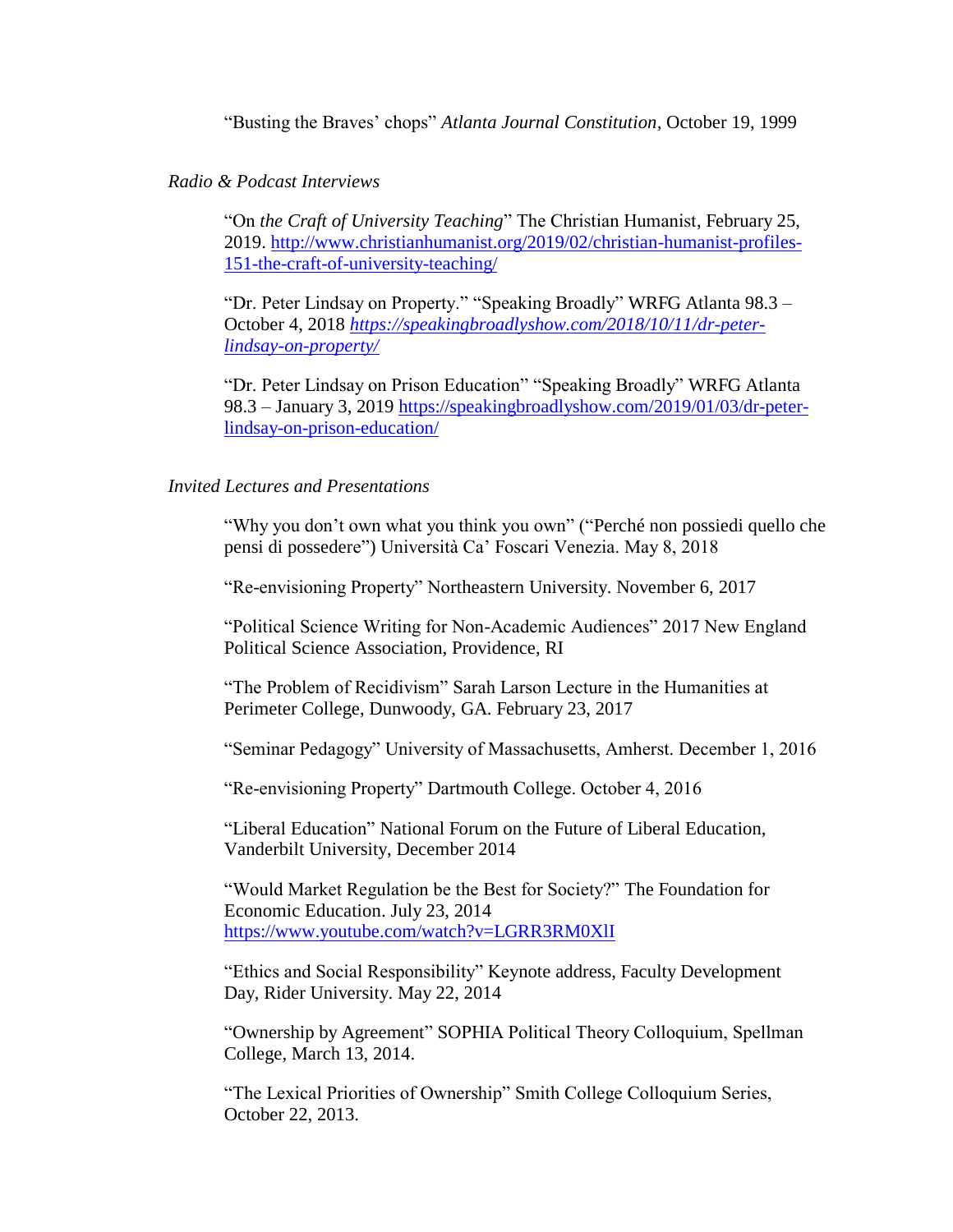"Government Welfare Versus Free Markets" America's Future Foundation. April, 2013<http://www.youtube.com/watch?v=GVeYYUPCZn4>

"The Class from Hell" Faculty Development Workshop, Georgia Board of Regents, March 30, 2012.

"Assessing Education" Portland State University, March 22, 2012

"Representing Redskins: Professional Sports and the Ethics of Native American Team Names" Pennsylvania State University, November 3, 2011

"University Teaching in the 21<sup>st</sup> Century." Koç University, Istanbul, Turkey. March, 29-31, 2011

- "The Nightmare Class" March 29
- "Lecturing on Non-PowerPointable Topics" March 30
- "Academic Dishonesty: Plagiarism, Cheating, and All Other Forms" – March 31

"Political Philosophy and Contemporary Politics" Georgia Perimeter College, March 18, 2011.

"Administration Focused Career Options in Higher Education" Georgia Tech Graduate Career Symposium. March 10, 2011.

"Teaching Moments" Keynote Address, Georgia Conference on College & University Teaching. February, 2011.

"Property by Agreement" University of Georgia Department of Political Science Lecture Series. January, 28, 2011.

Commencement Address, Georgia State University, May 2009.

"The Ethics of Health Care Provision," Trinity Presbyterian Church, Atlanta, May 22, 2005.

"Just War Theory," Clayton College and State University, April 19, 2005.

"Exposing the Invisible Hand: The Roots of Laissez-faire's Hidden Influence," Simon Fraser University, March 2004.

"The Bush Plan for National Security," Agnes Scott College, May 1, 2003.

"Jus in Bello" Buckhead Community Seminar Series, March 25, 2002.

"Rousseau's *Discourse on the Origins of Inequality*," Morehouse College, February 26 & 28, 2002.

"Mill e Marx e la teoria dello stato 'welfare,'" Università Ca' Foscari di Venezia, March, 2001.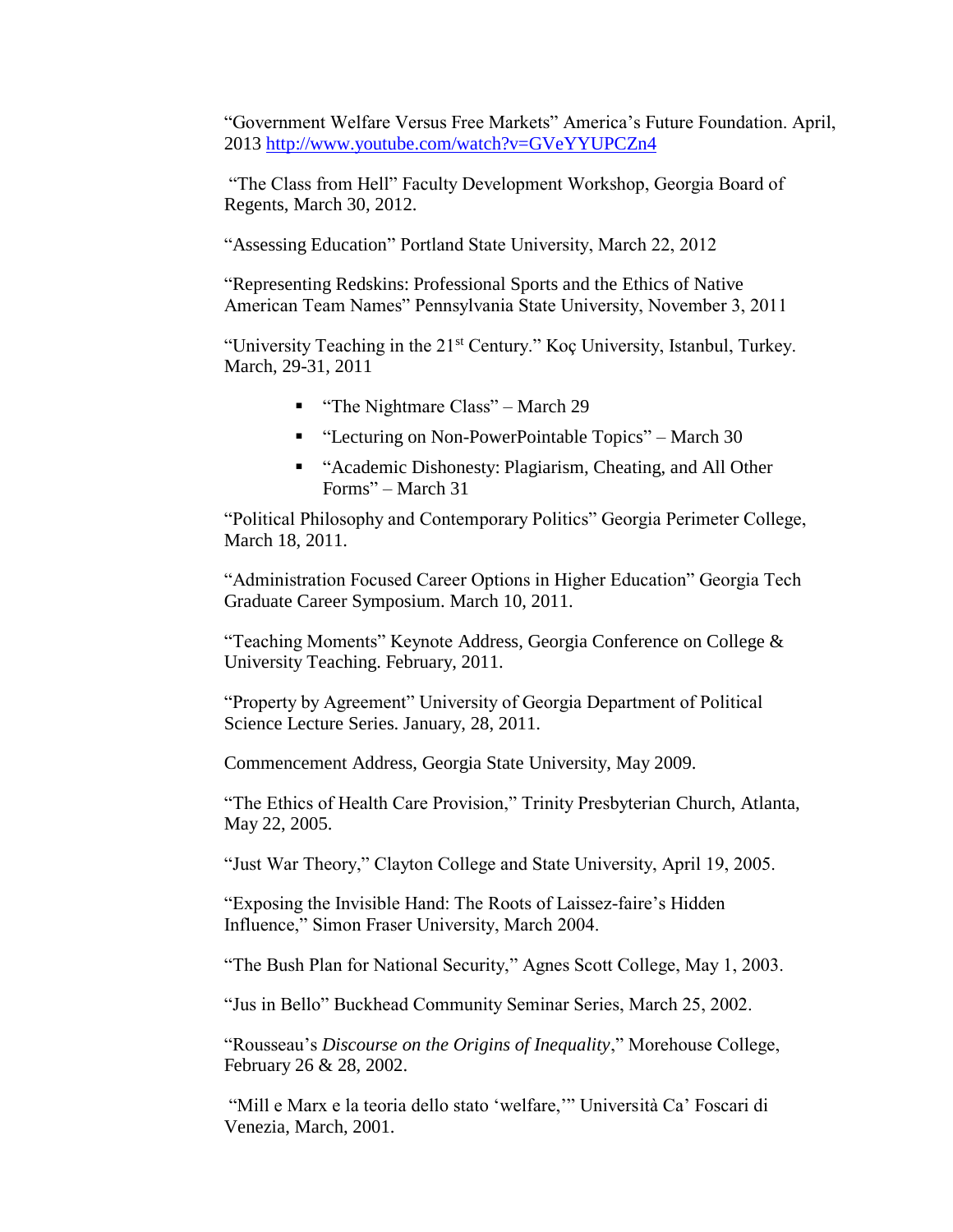#### *Grant*

"Community Opportunities that Motivate People and Enhance Learning and Service" – a 3-year, \$460,342 grant from Learn and Serve America, a program of the United States Corporation for National and Community Service.

Role: Faculty Workshop Facilitator.

Responsibilities: Develop and facilitate faculty development workshops and provide mentoring for faculty.

#### *Conference Presentations*

"Why there is no natural right to property" (2019 New England Political Science Associate Annual Meeting)

"The ownership of time and the time of ownership" (2017 New England Political Science Associate Annual Meeting)

"Reclaiming Distributive Justice" (2016 New England Political Science Associate Annual Meeting)

"Re-envisioning Property" (2015 New England Political Science Association Annual Meeting)

"Measuring Support for Torture: Are Americans Really In Favor?" (2014 Western Political Science Association Annual Meeting)

"Top Ten Teaching Mistakes" (2014 American Political Science Teaching and Learning Conference)

"The Lexical Priorities of Ownership" (2013 New England Political Science Association Annual Meeting)

"Rousseau's Emile, 250 years later" (2013 American Political Science Teaching and Learning Conference)

"Cheating: Causes and Cures" (2013 American Political Science Teaching and Learning Conference)

"Possessive Individualism at 50" (2012 Western Political Science Association Annual Meeting)

Participant on Loren Lomasky Manuscript Workshop, Blumenfeld Ethics Center, Georgia State University (2012)

"The Art and Science of Testing" (2012 American Political Science Teaching and Learning Conference)

"What are our Students (really) Telling Us?" (2012 American Political Science Teaching and Learning Conference)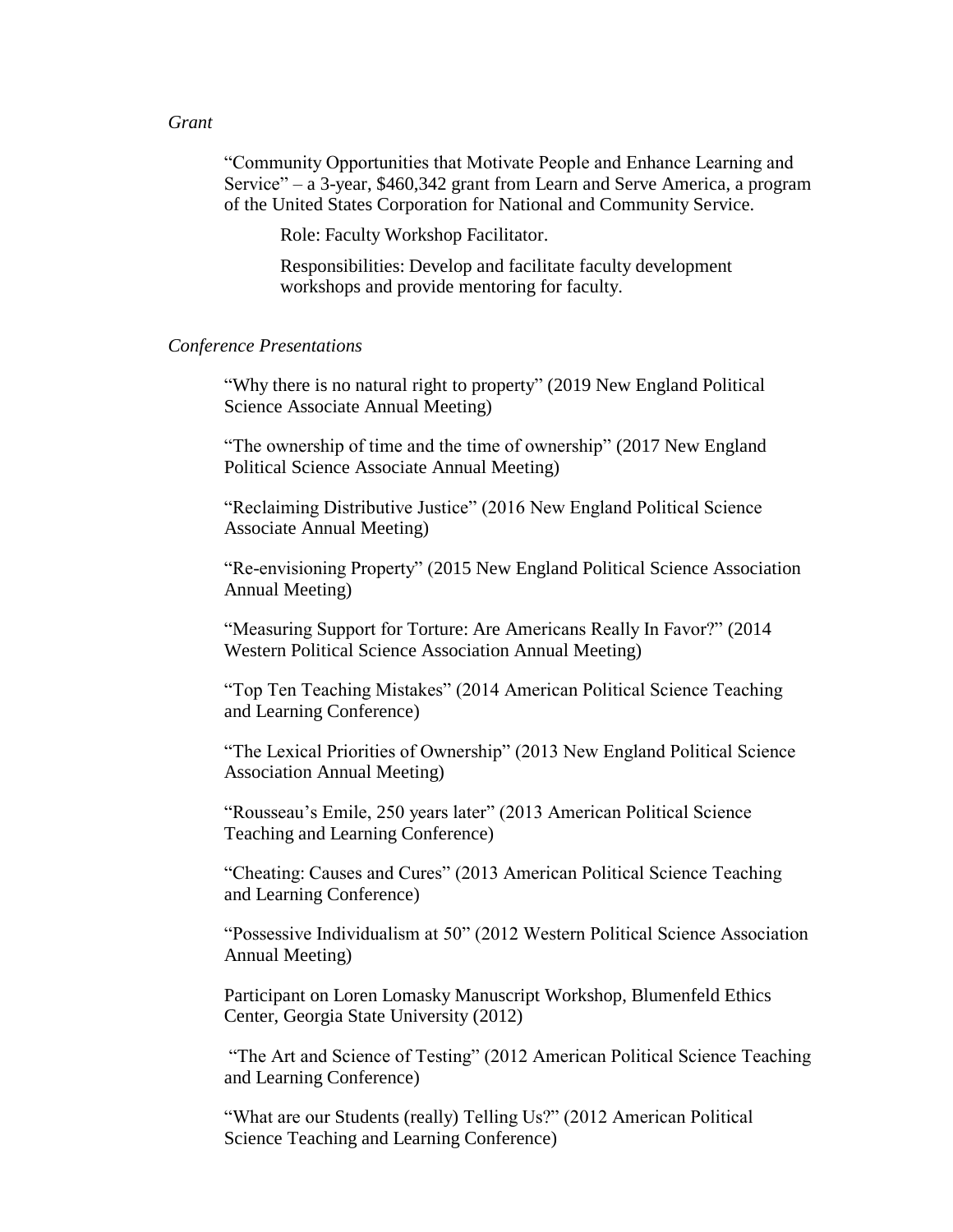"The Great Debate: Efficacy of Standard Course Evaluations" (2011 Professional & Organizational Development Network Annual Conference)

"Teaching Centers as Teaching Advocates: Navigating University Politics" (2010 Professional & Organizational Development Network Annual Conference)

Participant on Elizabeth Anderson Manuscript Workshop, Blumenfeld Ethics Center, Georgia State University (2011)

"What is (Really) Wrong with Alienation?" (2010 Canadian Political Science Association Conference)

"Abstract Teaching for a Concrete World: A Lesson from Plato." (2010 American Political Science Teaching and Learning Conference)

"Can We Own the Past?" (2009 American Political Science Association Conference)

"Teaching with Tension" (2009 American Political Science Teaching and Learning Conference)

"Inspiring Teachers to Learn about Teaching" (2008 Southern Regional Faculty and Instructional Development Consortium Annual Meeting)

"Deliberative Democrats Talk Property" (2007 Southern Political Science Association Annual Meeting)

"Are the Judgments of Conscience Unreasonable?" (2006 Southern Political Science Association Annual Meeting)

Participant on John Simmons Manuscript Workshop, Blumenfeld Ethics Center, Georgia State University (October, 2005)

"Are the Judgments of Conscience Unreasonable?" (2005 Northeastern Political Science Association Annual Meeting)

"Polanyi and Hayek, 60 Years Later" (10th International Karl Polanyi Conference, Istanbul, Turkey, October, 2005)

"Representing Redskins: Professional Sports and the Ethics of Native American Team Names" (Annual Conference of the International Political Science Associations Research Committee on Political Philosophy, April, 2005)

"Representing Redskins: Professional Sports and the Ethics of Native American Team Names" (2005 Midwest Political Science Association Meeting)

Participant on Tom Christiano Manuscript Workshop, Blumenfeld Ethics Center, Georgia State University (February, 2005)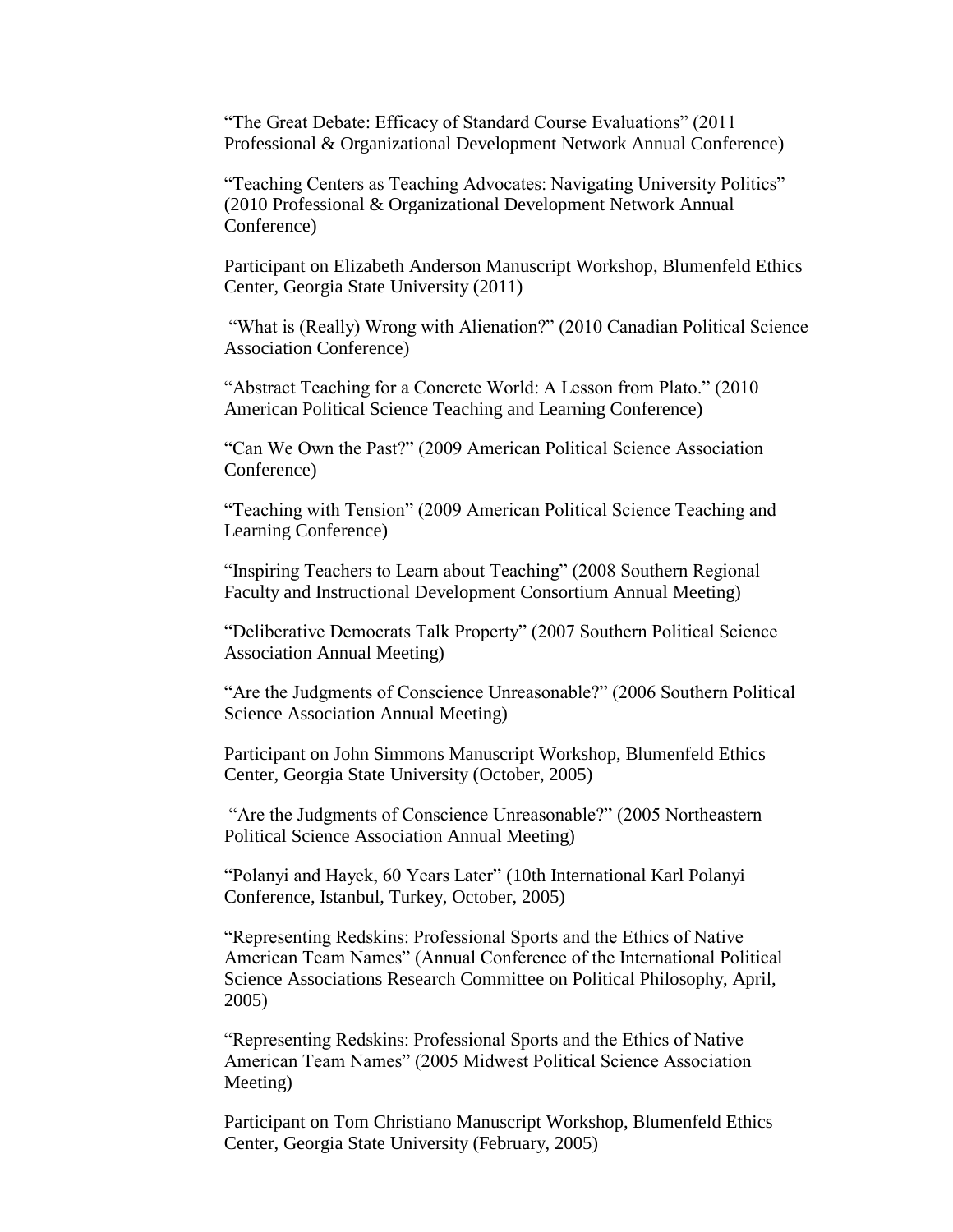"What Rights of Property Would We *Really* Agree to?" (2004 Western Political Science Association Meeting)

"Liberal Neutrality and the Myth of Free Markets" " (2003 Canadian Political Science Association Meeting)

"Comments on the Legacy of C.B. Macpherson" (2003 Canadian Political Science Association Meeting)

Participant on Larry May Manuscript Workshop, Blumenfeld Ethics Center, Georgia State University (March 2003)

"Comments on Religion and the Liberal State" (2002 Southern Political Science Association Meeting)

"Comments on Cosmopolitan Politics and Political Theory" (2002 Canadian Political Science Association Meeting)

"Comments on the Problems of Liberalism in Theory and Practice" (2001 Southern Political Science Association Meeting)

Participant on Allen Buchanan Manuscript Workshop, Blumenfeld Ethics Center, Georgia State University (March 2001)

"Liberal Property Rights" (2000 Southern Political Science Association Meeting)

"Comments on Geeks and Monsters: Hate Crime Subjectivity in Perspective" (Conference on Hate Crimes; Jean Beer Blumenfeld Center for Ethics, Georgia State University, April, 2000)

"Episodes in the Disembodiment Narrative: The Communitarians, Macpherson and Marx" (1997 Canadian Political Science Association Annual Meeting)

"Ontology, Labour and Markets" (1993 Canadian Political Science Association Annual Meeting)

#### **Awards and Honors**

2018 Erasmus+ faculty mobility fellowship

2018 Georgia State University Humanities Research Center Faculty Fellowship

2016 Polity Prize for the best research article published in *Polity* in 2015

2007 Georgia Board of Regents Hall of Fame Teaching Award (teaching award for the 37 campuses of the University System of Georgia)

2006 American Political Science Association and Pi Sigma Alpha citation for Outstanding Teaching in Political Science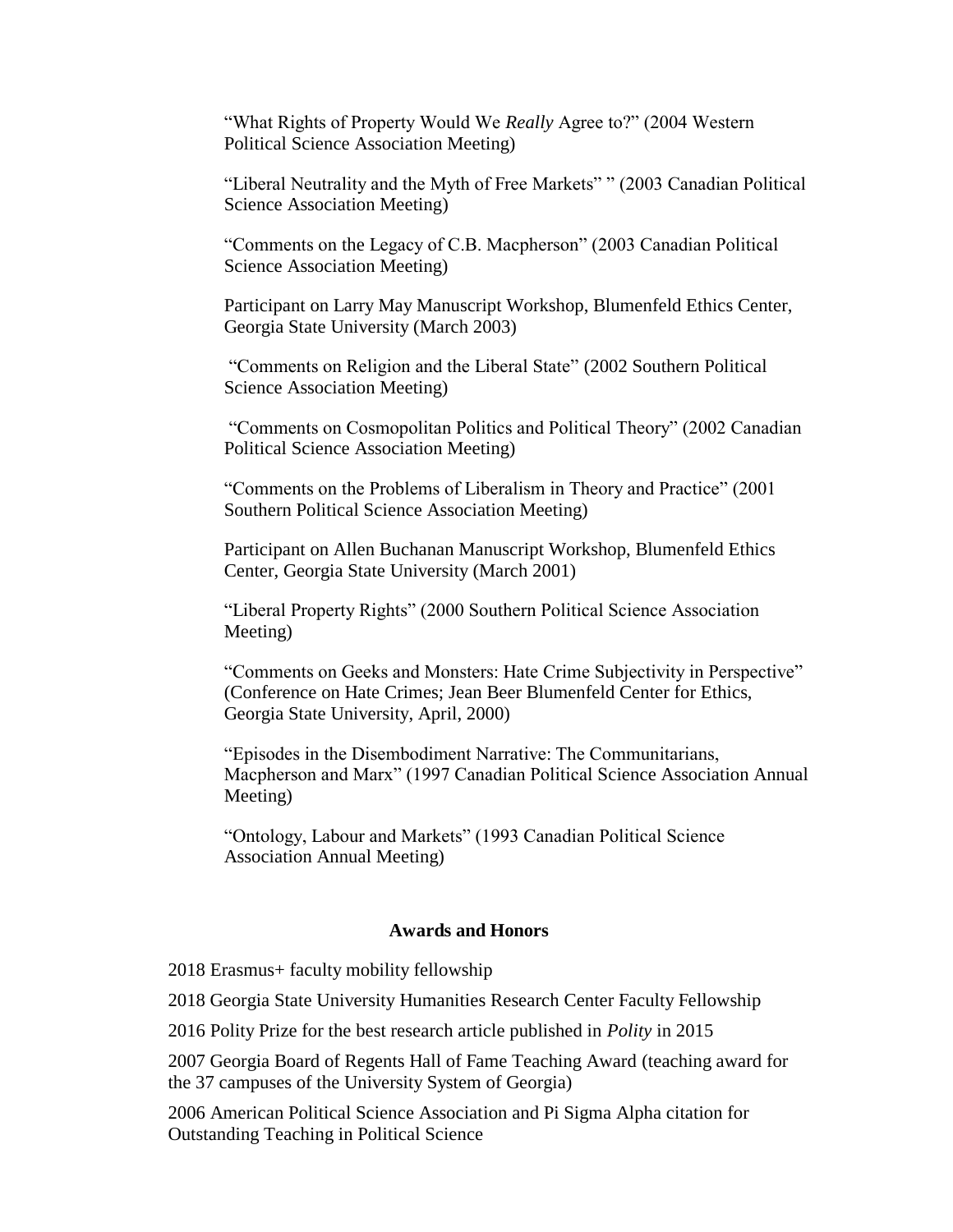2005 Georgia State University College of Arts and Sciences Outstanding Teaching Award

2005 Georgia State University Distinguished Honors Professor Award

Phi Beta Delta Honors Society for International Scholars (inducted 2005)

Golden Key Honors Society (inducted 2005)

Georgia State University Writing Across the Curriculum Grant (2003)

Derek Bok Award for Excellence in Undergraduate Teaching (Harvard University)

University of Toronto Open Fellowship

## **Instruction**

## *Georgia State University (1999-Present)*

Graduate level:

- Feminist Political Theory
- Classical and Early Modern Political Thought
- Modern Political Thought
- Liberalism and Its Critics
- Contemporary Political Philosophy
- The Political Theory of Economic Justice

Undergraduate level:

- The Ethics of Nature
- Social Justice and Politics (co-taught with Toby Bolsen)
- The Political Philosophy of Ownership
- What is Economic Justice?
- Markets and Morals (co-taught with Andrew I. Cohen)
- Classical and Early Modern Political Thought
- Contemporary Political Philosophy
- Modern Political Thought
- Feminist Political Theory
- Introduction to Political Theory
- Introduction to Political Science
- The Biology and Ethics of the Rainforest
- Environmental Ethics
- Liberalism and Its Critics
- The Political Theory of Economic Justice

Independent studies directed:

- What do Political Philosophers Talk About?
- Machiavelli and Kautilya
- Contemporary Political Philosophy
- Feminist Political Theory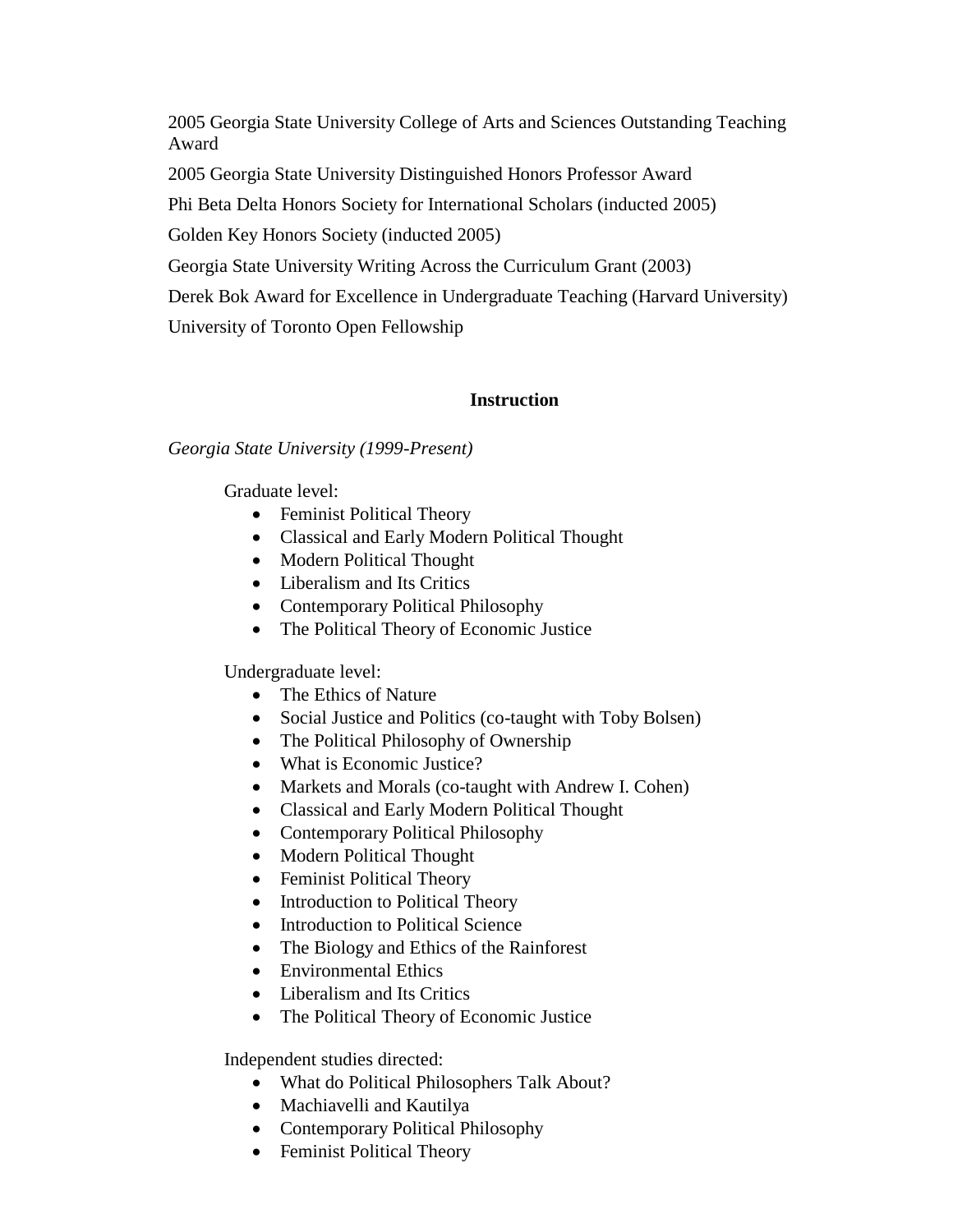- The Political Thought of Alexis de Tocqueville
- The Political Thought of Niccolò Machiavelli
- Just War Theory

Study Abroad courses:

- Intensive Italian (Ravenna, Italy)
- Intensive Italian (Perugia, Italy)

## *Harvard University (1996-1999)*

- Introduction to Social Studies A (Fall)
- Introduction to Social Studies B (Spring)
- The State and Economic Life
- The Political Theory of Economic Justice
- Senior thesis supervision and evaluation

*University of New Hampshire (1998)*

• Feminist Political Theory

*University of Toronto (1995-1996)*

- American Political Thought (co-taught with Melissa Williams)
- Modern Political Theory
- Thinking about Politics (co-taught with former Ontario Premier Bob Rae)

## **Academic Journal Affiliations**

Editorial Board member, *Polity* Editorial Board member, *PS: Political Science & Politics* (2015-2018) Editorial Board member and Book Review Editor, *New England Journal of Political Science* Editorial Board member, *Journal of the Philosophy of Sport*

## **Recent Service**

Executive Board Member, New England Political Science Association

Member, Georgia Board of Regents Consortium on Teaching and Learning (2007- 2012) Chair (2010-2011)

Reviewer, Georgia Board of Regents Teaching Awards (2008)

Midwest Political Science Association Review of Politics Award Committee

Manuscript reviewer:

Blackwell Publishing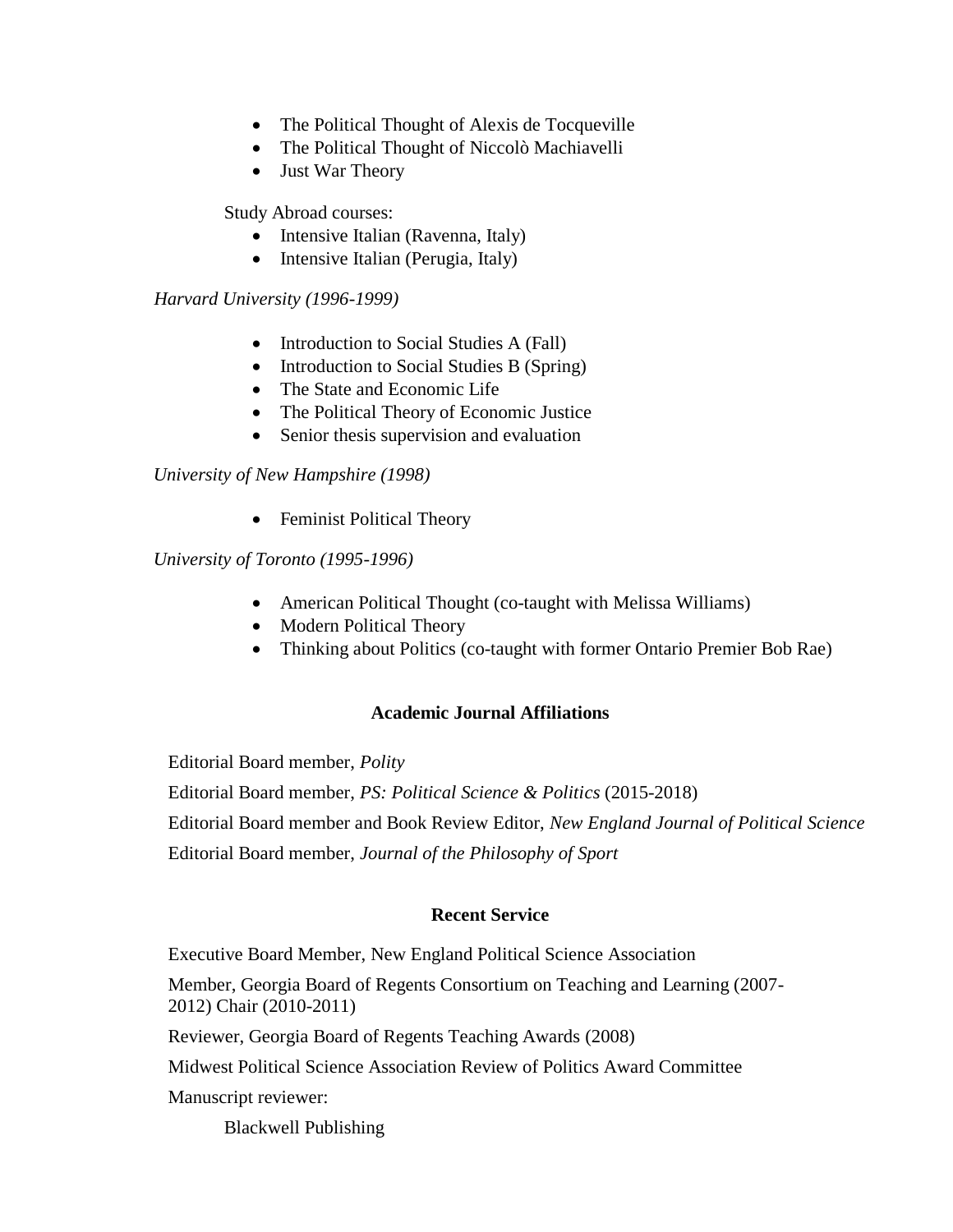*Canadian Journal of Political Science Contemporary Political Theory Ethics European Journal of Political Theory* Hackett Publishing *History of Political Thought Intellectual History Review Journal of Politics Journal of the Philosophy of Sport Political Research Quarterly Politics & Policy PS: Political Science & Politics* Routledge Press *Sports, Ethics and Philosophy Theoria*

Georgia State University:

Representative, University Senate (2007-2011, 2012-2014)

Member, Facilities Council (2007-present)

Member, Jean Blumenfeld Center for Ethics (1999-present)

Affiliate faculty member, Women's Studies Institute (1999-present)

Affiliate faculty member, Honors Program (2006-2012)

Executive Committee, College of Arts and Sciences Humanities Initiative (2006-2012)

Director of Georgia State University Italian exchange program (2001-2007)

#### **Current Professional Memberships**

American Political Science Association New England Political Science Association Professional and Organizational Development (POD) Network in Higher Education Scholars Strategy Network